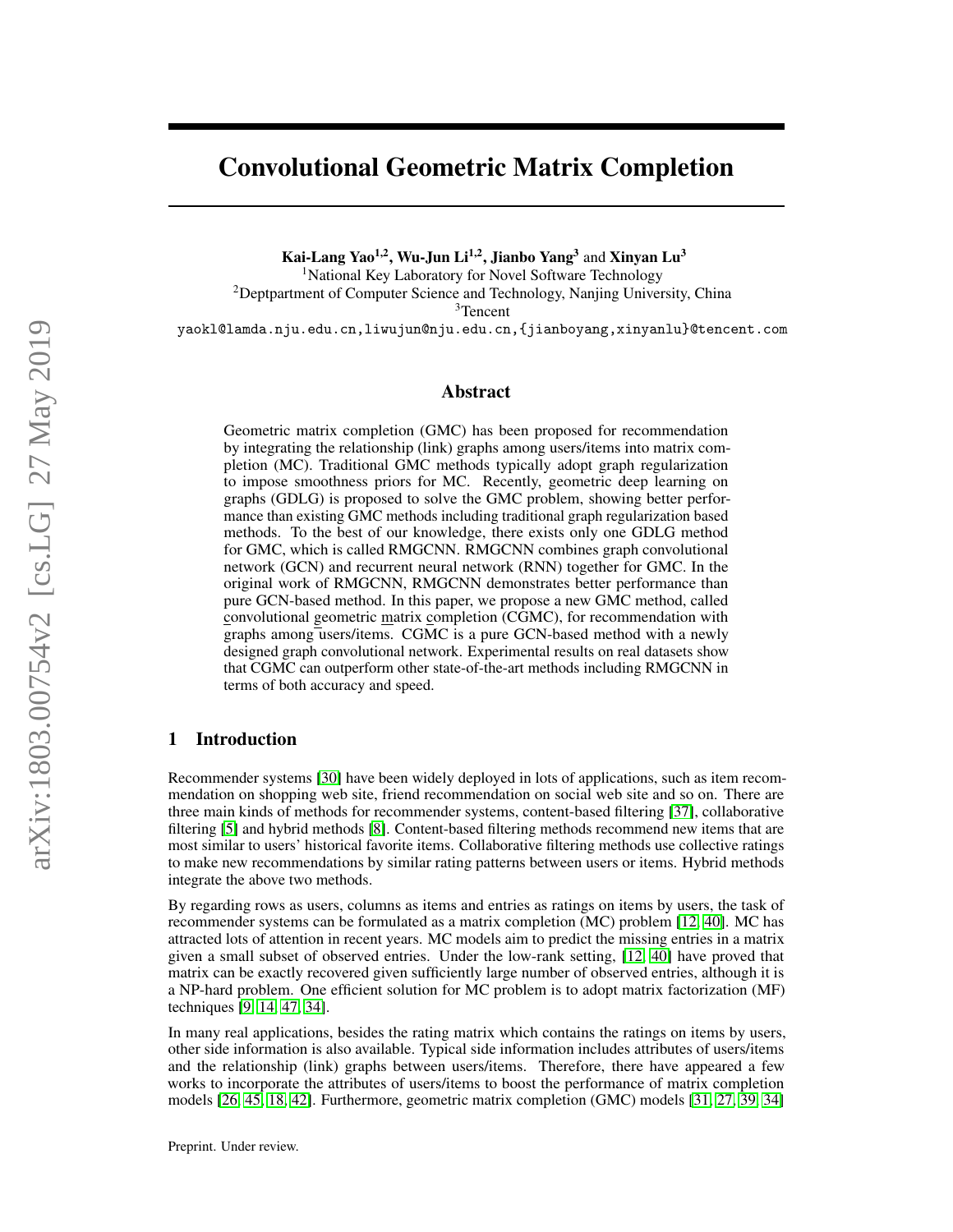have also been proposed for recommendation by integrating the relationship (link) graphs among users/items into matrix completion. For example, the methods in [\[31,](#page-10-8) [33,](#page-10-11) [10,](#page-9-6) [39\]](#page-10-10) propose to encode the structural (geometric) information of graphs via graph Laplacian regularization [\[2,](#page-9-7) [3\]](#page-9-8) which tries to impose smoothness priors on latent factors (embeddings) of users/items. These graph regularization based methods have shown promising performance in real applications.

Recently, geometric deep learning techniques [\[20,](#page-9-9) [7,](#page-9-10) [16,](#page-9-11) [35,](#page-10-12) [19,](#page-9-12) [21,](#page-9-13) [44,](#page-10-13) [6,](#page-9-14) [13,](#page-9-15) [25,](#page-10-14) [29,](#page-10-15) [1\]](#page-9-16) are proposed to learn meaningful representations for geometric structure data, such as graphs and manifolds. In particular, geometric deep learning on graphs (GDLG) [\[16,](#page-9-11) [34\]](#page-10-4) has been proposed to solve the GMC problem, showing better performance than existing GMC methods including graph regularization based methods. To the best of our knowledge, there exists only one GDLG method for GMC<sup>[1](#page-1-0)</sup>, which is called recurrent multi-graph convolutional neural network (RMGCNN) [\[34\]](#page-10-4). Based on spectral graph convolution framework [\[16\]](#page-9-11), RMGCNN defines two-dimensional graph convolutional filters to process multi-graphs. The graph embeddings extracted by the two-dimensional graph convolutional filters are fed into a Long Short-Term Memory (LSTM) recurrent neural network (RNN) [\[24\]](#page-10-16) to perform diffusion process, which is actually a smooth feature transformation process. After that, the final embeddings are used to complete the matrix completion task. A factorized (matrix factorization) version, called separable RMGCNN (sRMGCNN), is also proposed in [\[34\]](#page-10-4) for efficiency improvement. RMGCNN combines graph convolutional network (GCN) and recurrent neural network (RNN) together for GMC. Experimental results in [\[34\]](#page-10-4) show that the GCN part and RNN part can improve the performance of matrix completion simultaneously. However, matrix completion with pure GCN, named MGCNN in [\[34\]](#page-10-4), is shown to be worse than RMGCNN in experiments.

In this paper, we propose a new GMC method, called convolutional geometric matrix completion (CGMC), for recommendation with graphs among users/items. CGMC is a pure GCNbased method. The contributions of CGMC are listed as follows:

- In CGMC, a new graph convolutional network is designed, by taking only the first two terms of Chebyshev polynomials in spectral graph convolution [\[16\]](#page-9-11) and adopting weighted policy to control the contribution between self-connections and neighbors for graph embeddings.
- Because the roles of users in the rating matrix and user graph are different, the latent factors (embeddings) to represent users for rating matrix and those for user graph should also have some difference, although the users are the same. Hence, in CGMC, a fully connected layer is added to the output of GCN to project the user graph embeddings to a compatible space for rating matrix. Similar operations are also performed for items.
- CGMC integrates GCN and MC into a unified deep learning framework, in which the two components (GCN and MC) can give feedback to each other.
- Experimental results on real datasets show that CGMC can outperform other state-of-theart methods including RMGCNN. Hence, our work shows that pure GCN-based method can also achieve the best performance with properly designed deep architecture for graph convolution.

The following content is organized as follows. Section [2](#page-1-1) briefly discusses some related work. Section [3](#page-3-0) presents the details of CGMC. Section [4](#page-6-0) shows experimental results. Section [5](#page-8-0) concludes the paper.

## <span id="page-1-1"></span>2 Related Work

In this section, we introduce the related work of CGMC, including matrix completion (MC), geometric matrix completion (GMC), geometric deep learning on graphs (GDLG), and GDLG based GMC.

#### 2.1 Matrix Completion

Suppose  $M \in \mathbb{R}^{m \times n}$  is a rating matrix, with m being the number of users and n being the number of items. Given a subset of the entries  $M_{ij}$ ,  $(i, j) \in \Omega$ ,  $|\Omega| \ll mn$ . Matrix completion problem aims

<span id="page-1-0"></span><sup>&</sup>lt;sup>1</sup>Although GC-MC [\[4\]](#page-9-17) is a GDLG based method for MC, it is not for GMC because it only models the bi-partite rating matrix. Hence, the setting of GC-MC is different from that in this paper.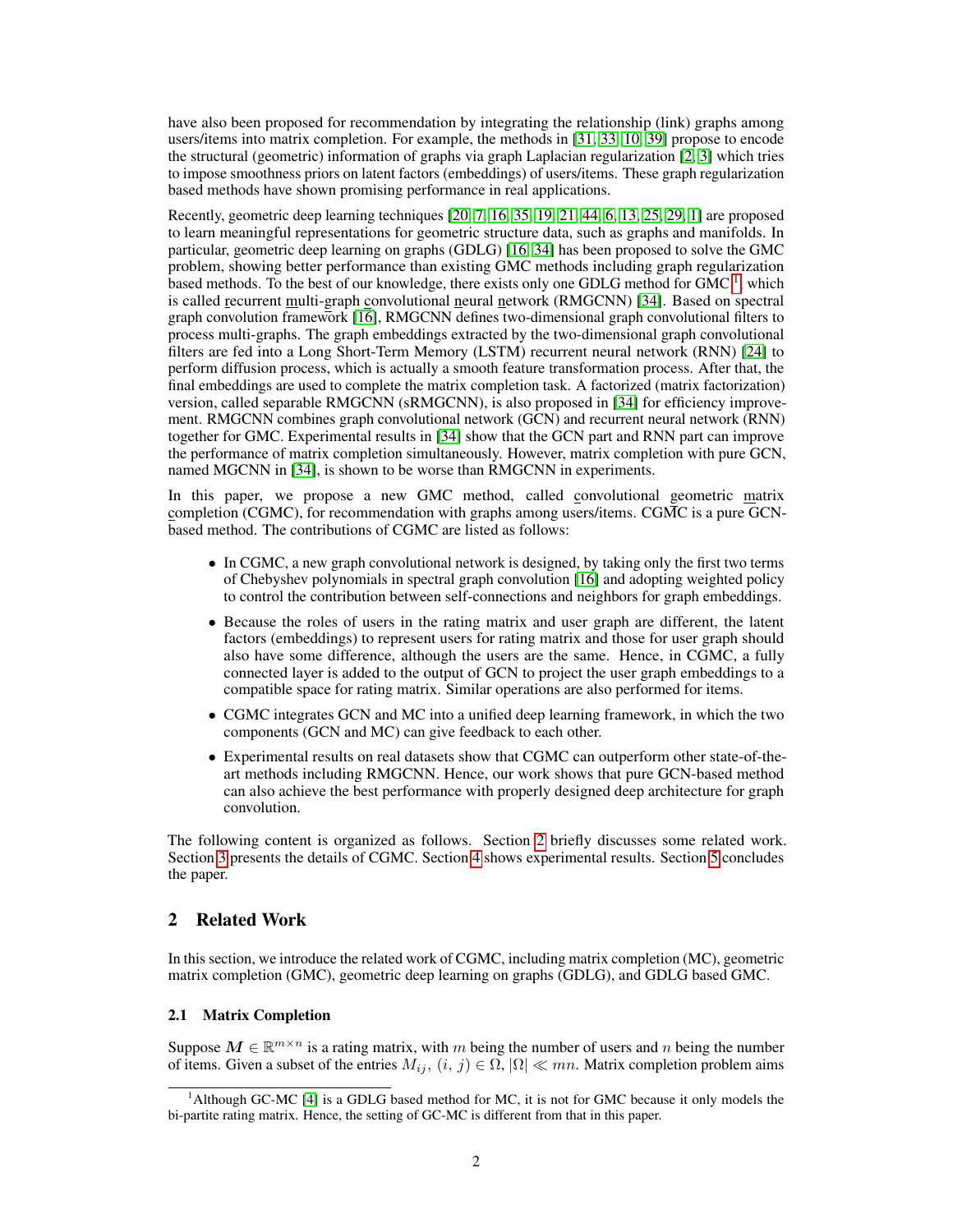to estimate  $M_{ij}$ ,  $\forall (i, j) \notin \Omega$ . It is formulated as follows [\[12,](#page-9-2) [40,](#page-10-2) [11\]](#page-9-18):

<span id="page-2-2"></span><span id="page-2-1"></span>
$$
\min_{\mathbf{Z}} \|\mathcal{P}_{\Omega}(\mathbf{M}-\mathbf{Z})\|_{F}^{2} + \gamma_{z} \|\mathbf{Z}\|_{\star},\tag{1}
$$

where  $||Z||_{\star}$  is the nuclear norm of the matrix Z.  $\mathcal{P}_{\Omega}$  is the projection operator, where  $[\mathcal{P}_{\Omega}(M)]_{ij} =$  $M_{ij}$  if  $(i, j) \in \Omega$ , else  $[\mathcal{P}_{\Omega}(\boldsymbol{M})]_{ij} = 0$ .

One solution to the MC problem is to reformulate it as the following matrix factorization (MF) problem [\[14,](#page-9-4) [47,](#page-10-3) [9\]](#page-9-3):

$$
\min_{\mathbf{W}, \mathbf{H}} \|\mathcal{P}_{\Omega}(\mathbf{M} - \mathbf{W} \mathbf{H}^{\top})\|_{F}^{2} + \frac{\gamma_{w}}{2} \|\mathbf{W}\|_{F}^{2} + \frac{\gamma_{h}}{2} \|\mathbf{H}\|_{F}^{2},
$$
\n(2)

where  $W$  and  $H$  are latent factor representation for users and items, respectively.

#### 2.2 Geometric Matrix Completion

Geometric matrix completion (GMC) [\[31,](#page-10-8) [33,](#page-10-11) [10,](#page-9-6) [39\]](#page-10-10) has been developed to exploit the relationship (link) graph among users/items to assist the matrix completion process. One kind of GMC methods is to adopt graph Laplacian for regularization. GRALS [\[39\]](#page-10-10) is one representative of this kind, which is formulated as follows:

$$
\min_{\mathbf{W}, \mathbf{H}} \|\mathcal{P}_{\Omega}(\mathbf{M} - \mathbf{W}\mathbf{H}^{\top})\|_{F}^{2} + \frac{\gamma_{w}}{2} \|\mathbf{W}\|_{F}^{2} + \frac{\gamma_{h}}{2} \|\mathbf{H}\|_{F}^{2} + \frac{\beta_{w}}{2} \text{tr}(\mathbf{W}^{\top} \mathbf{L}_{W} \mathbf{W}) + \frac{\beta_{h}}{2} \text{tr}(\mathbf{H}^{\top} \mathbf{L}_{H} \mathbf{H}), \tag{3}
$$

where  $L_W$  and  $L_H$  are the normalized graph Laplacian of user graph A and item graph B, respectively.  $\bm{L}_W=\bm{I}-\bm{D}_W^{-\frac{1}{2}}\bm{A}\bm{D}_W^{-\frac{1}{2}}$  and  $\bm{D}_W$  is a diagonal matrix with diagonal entry  $[D_W]_{ii}=\sum_j A_{ij}.$ I is an identity matrix whose dimensionality depends on the context.  $L_H$  can be similarly computed based on **B**.

#### 2.3 Geometric Deep Learning on Graphs

Recently, there have appeared a few works that attempt to perform geometric deep learning on graphs (GDLG) [\[20,](#page-9-9) [32,](#page-10-17) [43,](#page-10-18) [46,](#page-10-19) [17\]](#page-9-19). In particular, inspired by spectral graph theory in graph signal processing [\[22,](#page-9-20) [41\]](#page-10-20), spectral graph convolution is proposed in [\[7,](#page-9-10) [23\]](#page-10-21).

According to [\[16\]](#page-9-11), an efficient graph convolution operation is proposed as follows:

<span id="page-2-0"></span>
$$
g_{\theta} \star \boldsymbol{x} \approx \sum_{k=0}^{K} \theta_k T_k(\tilde{\boldsymbol{L}}) \boldsymbol{x},
$$
\n(4)

where  $x \in \mathbb{R}^N$  is an input signal of a graph  $G$  (N is the number of nodes in graph),  $\theta$  is a learnable filter,  $\tilde{L} = \frac{2}{\lambda_{max}} L - I$ ,  $\lambda_{max}$  denotes the largest eigenvalue, L denotes the symmetric graph Laplacian matrix of graph  $G,T_0(\tilde{\bm{L}})=\bm{I},$   $T_1(\tilde{\bm{L}})=\tilde{\bm{L}},$   $T_k(\tilde{\bm{L}})=2\tilde{\bm{L}}\odot T_{k-1}(\tilde{\bm{L}})-T_{k-2}(\tilde{\bm{L}}),$   $\odot$  is Hadamard product.

A simplified variant of spectral graph convolutional network (GCN) is proposed in [\[28\]](#page-10-22). We call it GCN-kw in this paper. By assuming  $K = 1$ ,  $\lambda_{max} \approx 2$  and with imposed constraints and renormalization, GCN-kw is formulated as follow:

$$
g_{\theta} \star \mathbf{x} = \theta \tilde{\mathbf{D}}^{-\frac{1}{2}} \tilde{\mathbf{G}} \tilde{\mathbf{D}}^{-\frac{1}{2}} \mathbf{x},\tag{5}
$$

where  $\tilde{G} = G + I$  and  $\tilde{D}_{ii} = \sum_j \tilde{G}_{ij}$ . Here, we can see that self-connections and neighbors contribute equally to graph embeddings, which is not flexible enough.

#### 2.4 GDLG based GMC

To the best of our knowledge, RMGCNN [\[34\]](#page-10-4) is the only work which has applied geometric deep learning on graphs (GDLG) for GMC. RMGCNN adopts GCN [\[16\]](#page-9-11) to extract graph embeddings for users and items, and then combines with recurrent neural network (RNN) to perform diffusion process,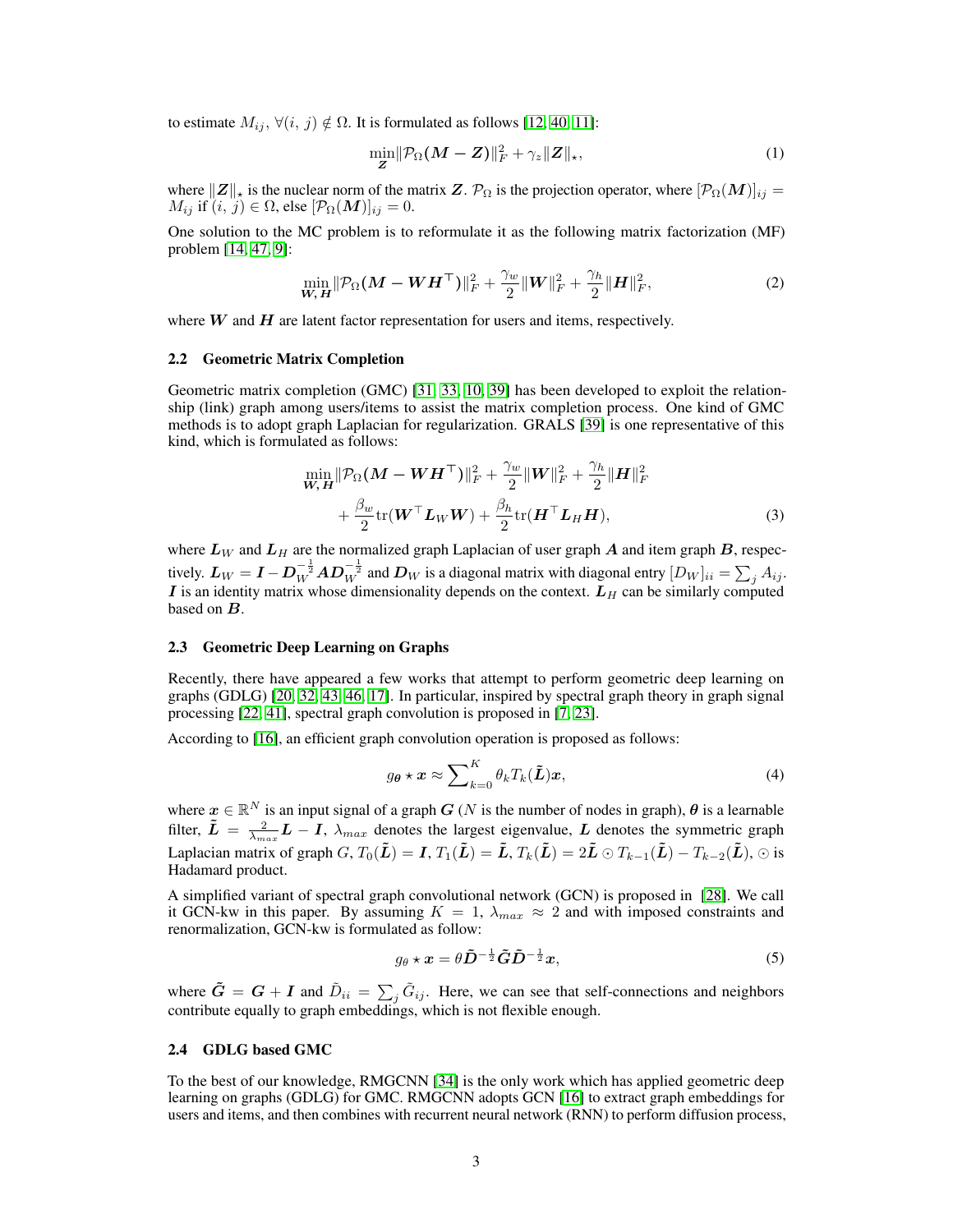which is actually a smooth feature transformation process. The factorized version of RMGCNN [\[34\]](#page-10-4) is shown as follows:

$$
\min_{\boldsymbol{\theta}_r, \boldsymbol{\theta}_c, \boldsymbol{\theta}_{rnn}} \quad \|\mathcal{P}_{\Omega}(\boldsymbol{M} - \boldsymbol{W}_{\boldsymbol{\theta}_r, \boldsymbol{\theta}_{rnn}}^{(T)} (\boldsymbol{H}_{\boldsymbol{\theta}_c, \boldsymbol{\theta}_{rnn}}^{(T)})^{\top})\|_F^2 + \frac{\mu}{2} (\|\boldsymbol{W}_{\boldsymbol{\theta}_r, \boldsymbol{\theta}_{rnn}}^{(T)}\|_{\mathcal{G}_r} + \|\boldsymbol{H}_{\boldsymbol{\theta}_c, \boldsymbol{\theta}_{rnn}}^{(T)}\|_{\mathcal{G}_c}) \quad (6)
$$

where  $\theta_r$  and  $\theta_c$  denotes the parameter of GCN,  $\theta_{rnn}$  denotes the parameter of RNN,  $W^{(T)}_{\theta_r,\theta_{rnn}}$  and  $H^{(T)}_{\bm{\theta}}$  $\theta_{e,\theta_{rnn}}^{(1)}$  are the graph embeddings extracted by GCN and RNN for users and items respectively,  $\mathcal{G}_r$  and  $\mathcal{G}_c$  are graphs on users and items respectively,  $T$  denotes the graph embedding iterates for  $T$ iterations,  $\lVert \cdot \rVert_{\mathcal{G}_c}$  and  $\lVert \cdot \rVert_{\mathcal{G}_c}$  represent graph Laplacian regularization.

## <span id="page-3-0"></span>3 Convolutional GMC

In this section, we present the details of our new GDLG-based GMC method, called convolutional geometric matrix completion (CGMC). CGMC is a pure GCN-based method. CGMC shows that GMC with only GCN can outperform the GCN+RNN method RMGCNN to achieve the state-of-theart performance.

CGMC is formulated as follows. Firstly, a new GCN is proposed to extract graph embedding, which is called *convolutional graph embedding* (CGE) in this paper, for user/item representation. Then, a fully connected layer is added to the output of GCN to project user/item graph embeddings to a compatible space for rating matrix. After that, GCN and MC are integrated into a unified deep learning framework to get CGMC.

#### 3.1 Convolutional Graph Embedding (CGE)

Here, we propose a new GCN to get the convolutional graph embedding (CGE) for graph node representation.

By taking  $K = 1$  in the spectral graph convolution of [\(4\)](#page-2-0), we have:

$$
g_{\theta} \star \boldsymbol{x} = \theta_0 \boldsymbol{x} + \theta_1 \tilde{\boldsymbol{L}} \boldsymbol{x} = ((\theta_0 + \theta_1(\frac{2}{\lambda_{max}} - 1))\boldsymbol{I} - \theta_1 \frac{2}{\lambda_{max}} \boldsymbol{S})\boldsymbol{x},
$$

where we let  $S = D^{-\frac{1}{2}}GD^{-\frac{1}{2}}$  and G is the link matrix of the graph with N nodes. Since  $\theta_0$ ,  $\theta_1$ are free parameters, and there is no constraints between the coefficients of  $I$  and  $S$ , we can let  $\alpha_0 = \theta_0 + \theta_1(\frac{2}{\lambda_{max}} - 1), \alpha_1 = -\theta_1 \frac{2}{\lambda_{max}}.$  Furthermore,  $\alpha_0$ ,  $\alpha_1$  are still free parameters. We let  $\alpha_0 = \theta \sigma_0$ ,  $\alpha_1 = \theta \sigma_1$ , and get

<span id="page-3-2"></span>
$$
g_{\theta} \star \boldsymbol{x} = \theta(\sigma_0 \boldsymbol{I} + \sigma_1 \boldsymbol{S}) \boldsymbol{x},
$$

Here,  $\sigma_0$  and  $\sigma_1$  can be explained as a weight controlling the contribution between self-connections and neighbors. We constrain  $\sigma_0 + \sigma_1 = 1$  and  $\sigma_0$ ,  $\sigma_1 \in (0, 1)$ . For convenience, we denote  $\sigma = \sigma_0$ , and get

<span id="page-3-1"></span>
$$
g_{\theta} \star \mathbf{x} = \theta(\sigma \mathbf{I} + (1 - \sigma) \mathbf{S}) \mathbf{x},\tag{7}
$$

The eigenvalues of  $\sigma I + (1 - \sigma)S$  are in [-1, 1], which can be easily verified according to Lemma 1.7 in [\[15\]](#page-9-21). Hence, such a filter won't result into numerically unstable outputs.

Generally, proportion of contribution between self-connections and neighbors should be different for different nodes. Hence, we further proposed to utilize an independent learnable parameter to control the contribution between self-connetions and neighbors, which is formulated as follows:

$$
g_{\theta} \star \boldsymbol{x} = \theta(\text{diag}(\boldsymbol{\sigma}) + (\boldsymbol{I} - \text{diag}(\boldsymbol{\sigma}))\boldsymbol{S})\boldsymbol{x},\tag{8}
$$

where  $\sigma \in \mathbb{R}^N$  and  $\sigma \in (0,1)^N$ ,  $diag(\sigma)$  is a diagonal matrix. In the following Theorem, we will show that the eigenvalues of diag( $\sigma$ ) +  $(I - \text{diag}(\sigma))S$  are in [-1, 1].

<span id="page-3-3"></span>**Theorem 1.** For the diagonal matrix  $\mathbf{Z} = \text{diag}(\boldsymbol{\sigma}) \in \mathbb{R}^{N \times N}$  and the symmetric matrix  $\mathbf{S} \in \mathbb{R}^{N \times N}$ , *if*  $Z_{ii} \in (0,1)$ , and the eigenvalues of S, denoted as  $\lambda_1, \dots, \lambda_N$ , are all bounded in the range  $[-1,1]$ , *then eigenvalues of*  $Q = Z + (I - Z)S$  *are all bounded in the range* [-1, 1]*.*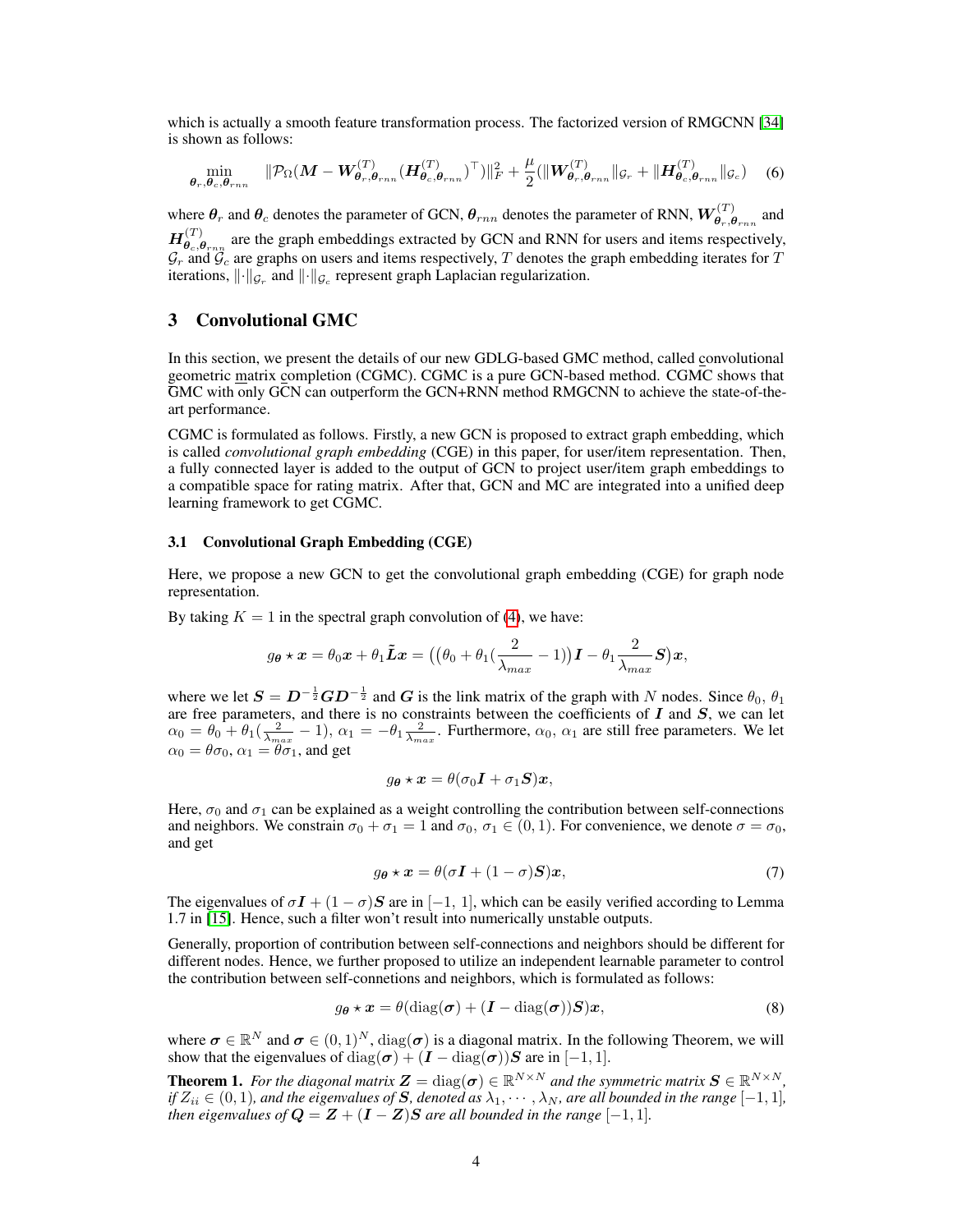Hence, such a filter won't result into numerically unstable outputs either. We can see that Equation [\(8\)](#page-3-1) is more general than Equation [\(7\)](#page-3-2), and Equation [\(7\)](#page-3-2) is a special case of Equation [\(8\)](#page-3-1) by setting the entries of  $\sigma$  to be the same. The proof of Theorem [1](#page-3-3) is in the Appendix.

When the input signal is multi-dimensional, denoted by  $V \in \mathbb{R}^{N \times r}$  with N being the number of nodes and  $r$  being the dimensionality, we can get the formulation of multi-dimensional graph convolution as follows. We use  $v_i$  to denote the jth column of V, which is the jth input signal.

$$
\hat{\boldsymbol{v}}_i = \sum_{j=1}^r \Theta_{ji} \big( \mathrm{diag}(\boldsymbol{\sigma}) + (1 - \mathrm{diag}(\boldsymbol{\sigma})) \boldsymbol{S} \big) \boldsymbol{v}_j,
$$

where  $i \in \{1, \dots, q\}$ , q is the dimensionality of the output signal,  $\Theta_{ji}$  is the filter parameter of the *i*-th output signal defined on the *j*-th input signal,  $\Theta \in \mathbb{R}^{r \times q}$ . Then we can get,

<span id="page-4-0"></span>
$$
\hat{\bm{V}} = (\text{diag}(\bm{\sigma}) + (1 - \text{diag}(\bm{\sigma}))\bm{S})\bm{V}\bm{\Theta},
$$

which transforms the node representation from  $V\in\mathbb{R}^{N\times r}$  to  $\hat{V}\in\mathbb{R}^{N\times q}$  through one-layer graph convolution with the convolution parameter Θ.

By stacking the above formulation to multiple layers, we can get a deep model for CGE:

$$
\boldsymbol{V}^{(\ell+1)} = f\big((\mathrm{diag}(\boldsymbol{\sigma}) + (1 - \mathrm{diag}(\boldsymbol{\sigma}))\boldsymbol{S})\boldsymbol{V}^{(\ell)}\boldsymbol{\Theta}^{(\ell)}\big),\tag{9}
$$

where  $V^{(\ell)}$  is the output signal of the  $\ell$ -th layer,  $\Theta^{(\ell)}$  is the convolution parameter of the  $\ell$ -th layer, and  $f(\cdot)$  is an activation function.

#### 3.2 Model of CGMC

Our CGMC can also be used for the nuclear norm regularization formulation in [\(1\)](#page-2-1), by adopting similar techniques in RMGCNN [\[34\]](#page-10-4). However, as pointed out by [\[34\]](#page-10-4), the nuclear norm regularization formulation has high storage consumption, which is not feasible for large-scale dataset. Hence, in this paper, we adopt the MF formulation in [\(2\)](#page-2-2) for our CGMC.

Suppose  $X \in \mathbb{R}^{m \times r_m}$  denotes the input user features,  $Y \in \mathbb{R}^{n \times r_n}$  denotes the input item features, with m and n being the number of users and items respectively,  $r_m$  and  $r_n$  being the feature dimensionality for users and items respectively. If X or Y is not available, we set  $X = I$  or  $Y = I$ .  $\vec{A}$  and  $\vec{B}$  are user graph and item graph. Then the CGE for users and items can be generated by applying [\(9\)](#page-4-0) to graph  $\bm{A}$  and  $\bm{B}$ :

<span id="page-4-1"></span>
$$
\hat{\boldsymbol{L}}_{W} = \text{diag}(\boldsymbol{\sigma}_{W}) + (1 - \text{diag}(\boldsymbol{\sigma}_{W})) \boldsymbol{D}_{W}^{-\frac{1}{2}} \boldsymbol{A} \boldsymbol{D}_{W}^{-\frac{1}{2}}, \boldsymbol{X}^{(\ell+1)} = f(\hat{\boldsymbol{L}}_{W} \boldsymbol{X}^{(\ell)} \boldsymbol{\Theta}_{W}^{(\ell)}) \n\hat{\boldsymbol{L}}_{H} = \text{diag}(\boldsymbol{\sigma}_{H}) + (1 - \text{diag}(\boldsymbol{\sigma}_{H})) \boldsymbol{D}_{H}^{-\frac{1}{2}} \boldsymbol{B} \boldsymbol{D}_{H}^{-\frac{1}{2}}, \boldsymbol{Y}^{(\ell+1)} = f(\hat{\boldsymbol{L}}_{H} \boldsymbol{Y}^{(\ell)} \boldsymbol{\Theta}_{H}^{(\ell)}),
$$
\n(10)

where  $\sigma_W \in (0,1)^m$ ,  $\sigma_H \in (0,1)^n$ ,  $D_W$  and  $D_H$  are diagonal degree matrices of A and B respectively,  $X^{(\ell)}$  and  $Y^{(\ell)}$  are the output feature representation of the  $\ell$ -th layer,  $X^{(0)} = X$ and  $Y^{(0)} = Y$ ,  $f(\cdot)$  is an activation function, here we take  $f(\cdot) = \tanh(\cdot)$ ,  $\Theta_W^{(\ell)}$  and  $\Theta_H^{(\ell)}$  are convolution parameters which play the same role as  $\Theta^{(\ell)}$  in [\(9\)](#page-4-0).  $\Theta_W^{(0)} \in \mathbb{R}^{r_m \times d}$ ,  $\Theta_W^{(\ell)} \in \mathbb{R}^{d \times d}$  $(\ell > 0), \mathbf{\Theta}_H^{(0)} \in \mathbb{R}^{r_n \times d}$  and  $\mathbf{\Theta}_H^{(\ell)} \in \mathbb{R}^{d \times d}$   $(\ell > 0)$ .

Fully-Connected Layer after CGE For a specific user, he/she plays a role in the user graph, and he/she also plays another role in the rating matrix. These two roles are different. Intuitively, the latent factors (embeddings) to represent these two different roles of this user should also have some difference. Items also have similar property.

To capture the difference between these two roles, a fully connected layer is added to the output of GCN to project the CGE to a compatible space for rating matrix. The formulation is as follows:

<span id="page-4-2"></span>
$$
\hat{\mathbf{W}} = f(\mathbf{X}^{(L)}\boldsymbol{\Theta}_{W}^{(L)} + \mathbf{1}\boldsymbol{b}_{W}^{\top}), \,\hat{\mathbf{H}} = f(\mathbf{Y}^{(L)}\boldsymbol{\Theta}_{H}^{(L)} + \mathbf{1}\boldsymbol{b}_{H}^{\top}),\tag{11}
$$

where  $X^{(L)}$  and  $Y^{(L)}$  are the output user features and item features of the CGE with L layers,  $\{\Theta_W^{(L)}, \bm{b}_W\}$  and  $\{\Theta_H^{(L)}, \bm{b}_H\}$  are parameters of the fully connected layer for user CGE and item CGE,  $f(\cdot) = \tanh(\cdot)$ .  $\Theta_W^{(L)} \in \mathbb{R}^{d \times d}$  and  $\Theta_H^{(L)} \in \mathbb{R}^{d \times d}$ .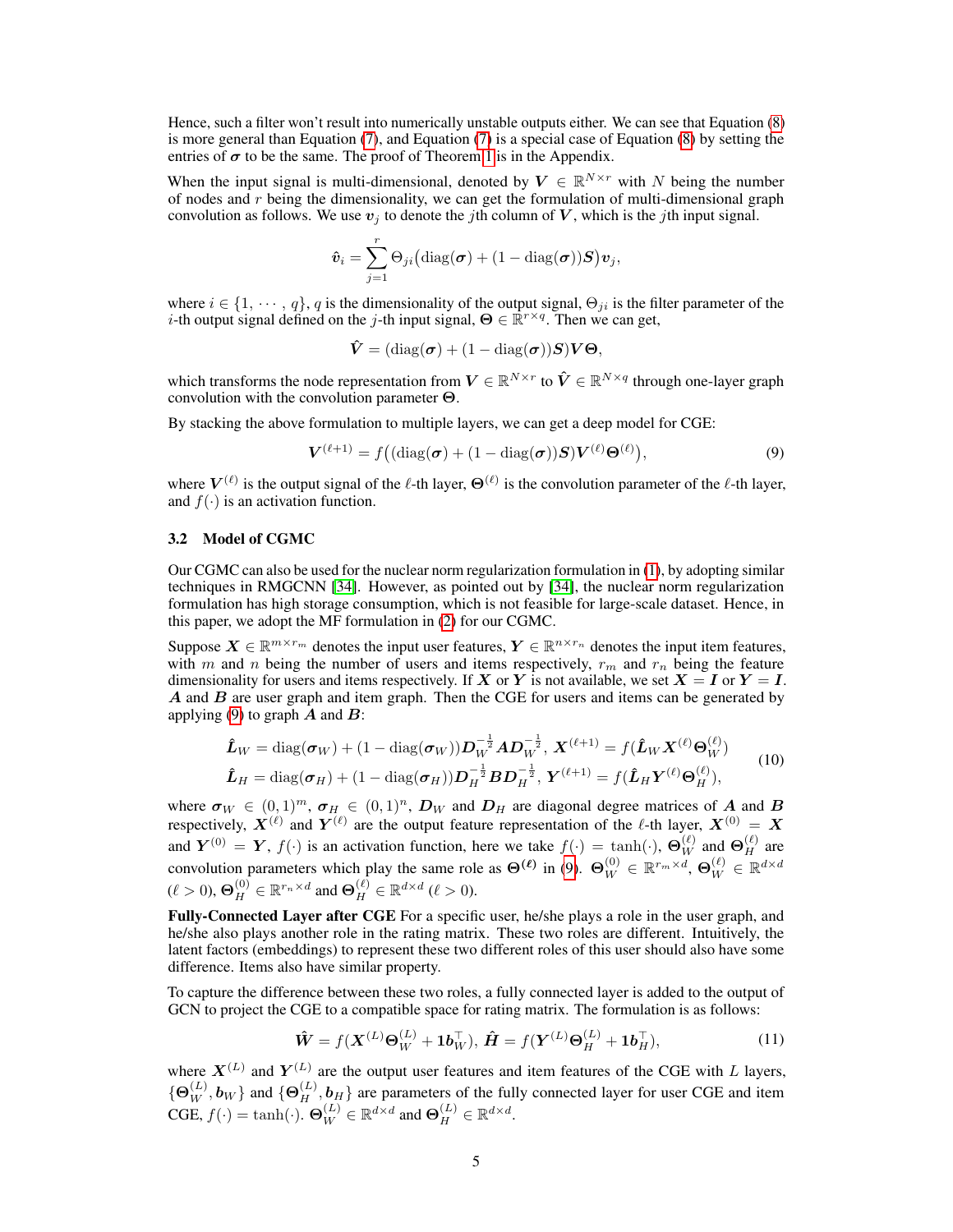This is one key difference between our method and other methods like RMGCNN. In our experiments, we will verify that this fully connected layer will improve the performance of CGE.

Objective Function By applying CGE and with the projection by the fully connected layer, CGMC is formulated as follows:

<span id="page-5-0"></span>
$$
\min_{\mathbf{W}, \mathcal{H}} \quad \|\mathcal{P}_{\Omega}(\mathbf{M} - \hat{\mathbf{W}}\hat{\mathbf{H}}^{\top})\|_{F}^{2} + \frac{\gamma}{2} \sum_{\ell=0}^{L} (\|\mathbf{\Theta}_{W}^{(\ell)}\|_{F}^{2} + \|\mathbf{\Theta}_{H}^{(\ell)}\|_{F}^{2}), \tag{12}
$$

where  $\mathcal W$  denotes  $\{\Theta^{(0)}_W, \Theta^{(1)}_W, \cdots, \Theta^{(L)}_W, \bm b_W\}$  and  $\mathcal H$  denotes  $\{\Theta^{(0)}_H, \Theta^{(1)}_H, \cdots, \Theta^{(L)}_H, \bm b_H\}.$ From [\(12\)](#page-5-0), it is easy to find that CGMC seamlessly integrates GCN and MC into a unified deep learning framework, in which GCN and MC can give feedback to each other for performance improvement.

#### 3.3 Learning

We adopt mini-batch gradient descent with momentum [\[38\]](#page-10-23) to optimize the parameters  $W, H, \sigma_W$ and  $\sigma_H$ . For CGMC, we do not directly optimize  $\sigma_W$  and  $\sigma_H$ . Since  $\sigma_W$  and  $\sigma_H$  are constrained in range  $(0, 1)$ , we can get rid of the constraints by learning new parameters:  $\sigma_W = 1/(1 + \exp(-\sigma_W'))$ ,  $\sigma_H = 1/(1 + \exp(-\sigma_H'))$ . Hence, CGMC can be reformulated as follows:

$$
\min_{\mathbf{W}, \mathbf{\mathcal{H}}, \sigma'_W, \sigma'_H} \quad \|\mathcal{P}_{\Omega}(\mathbf{M} - \hat{\mathbf{W}} \hat{\mathbf{H}}^{\top})\|_F^2 + \frac{\gamma}{2} \mathcal{L}_{reg}.
$$
\n(13)

The entire learning procedure for CGMC is summarized in Algorithm [1.](#page-5-1) Firstly, for each mini-batch training iteration, we sample a batch user-item pairs. Secondly, in the process of forward propagation, we perform the defined graph convolution operation to get the embeddings for the sampled users and items according to [\(10\)](#page-4-1). And then, we project the convolutional graph embeddings of user and item to a compatible space according to [\(11\)](#page-4-2). Finally, in the process of back propagation, we update the parameters.

#### 3.4 Comparison to Related Work

The most related work to our CGMC is RMGCNN (sRMGCNN) [\[34\]](#page-10-4) and GCN-kw in [\[28\]](#page-10-22). Here we discuss the difference between them and our CGMC.

As mentioned above, sRMGCNN is a factorized (MF) version of RMGCNN. Because we only focus on the factorized version in this paper due to its efficiency, RMGCNN in this paper refers to sRMGCNN unless otherwise stated. CGMC is different from RMGCNN in the following aspects. Firstly, CGMC adopts a different GCN to extract graph embeddings, and the newly designed GCN in CGMC is better than that in

<span id="page-5-1"></span>

| Algorithm 1 Learning Algorithm of CGMC                                                                        |
|---------------------------------------------------------------------------------------------------------------|
| <b>Input:</b> M, A, B, X, Y, L, $\eta$ , $\gamma$ , batchsize.                                                |
| <b>Preprocess:</b> Initialize $W$ , $H$ , $\sigma'_{W}$ , $\sigma'_{H}$ , $\hat{L}_{W}$ and $\hat{L}_{H}$ .   |
| for <i>outter</i> = 1 to T do                                                                                 |
| for <i>inner</i> = 1 to minibatch do                                                                          |
| Sample a batch user-item pairs from training data.                                                            |
| <b>Forward Propagation:</b>                                                                                   |
| Calculate $\mathbf{\tilde{X}}^{(L)}$ , $\mathbf{Y}^{(L)}$ according to (10).                                  |
| Project $\mathbf{X}^{(L)}$ , $\mathbf{Y}^{(L)}$ to $\hat{\mathbf{W}}$ , $\hat{\mathbf{H}}$ according to (11). |
| <b>Back Propagation:</b>                                                                                      |
| Calculate the gradients of parameters.                                                                        |
| Update $\mathcal{W}: \mathcal{W} \leftarrow \mathcal{W} + \eta \nabla \mathcal{W}$ .                          |
| Update $\mathcal{H}$ : $\mathcal{H} \leftarrow \mathcal{H} + \eta \nabla \mathcal{H}$ .                       |
| Repeat the above procedure to update $\mathcal{H}$ and $\sigma'_{H}$ .                                        |
| end for                                                                                                       |
| end for                                                                                                       |

RMGCNN which will be verified in experiments. Secondly, RMGCNN adopts both GCN and RNN for GMC, while our CGMC adopts only GCN without RNN. Thirdly, a fully connected layer is introduced in our CGMC for space compatibility.

CGMC is different from GCN-kw in the following aspects. Firstly, GCN-kw is proposed for semisupervised learning, and it has not been used for MC. Secondly, the GCN in CGMC adopts weighted policy to control the contribution between self-connections and neighbors for graph embedding, while the self-connections and neighbors in GCN-kw contribute equally for graph embedding. Hence, the GCN in CGMC is more flexible than GCN-kw. Thirdly, the filter of GCN-kw [\[28\]](#page-10-22) will result into numerically unstable outputs if no further operation is performed, while the filter of GCN in CGMC will not. Although GCN-kw is not proposed for GMC, we adapt it for GMC in this paper and find that CGMC achieves better performance than GCN-kw based method in our experiment.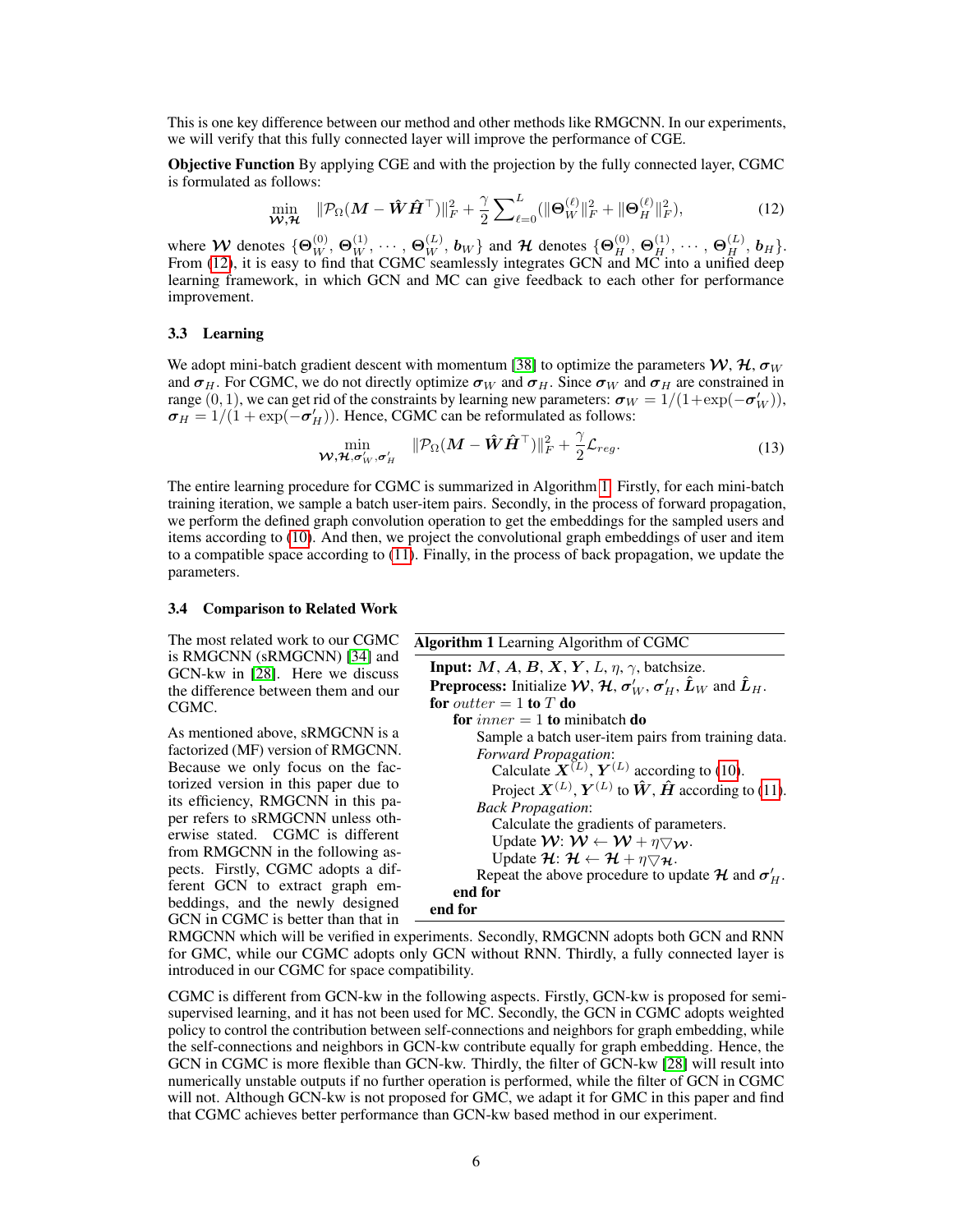<span id="page-6-3"></span>Table 1: Statistics of datasets for evaluation. For the "Graphs", 'Users/Items' denotes that both user graph and item graph are used, 'Users' denotes only user graph is used, and 'Items' denotes only item graph is used.

| Dataset        | #Users | #Items | Graphs       | #Ratings   | Density | Rating levels       |
|----------------|--------|--------|--------------|------------|---------|---------------------|
| <b>ML-100K</b> | 943    | 1682   | Users/Items  | 100,000    | 0.0630  | $1, 2, \cdots, 5$   |
| Douban         | 3000   | 3000   | <b>Users</b> | 136,891    | 0.0152  | $1, 2, \cdots, 5$   |
| Flixster       | 3000   | 3000   | Users/Items  | 26,173     | 0.0029  | $0.5, 1, \cdots, 5$ |
| YahooMusic     | 3000   | 3000   | <b>Items</b> | 5.335      | 0.0006  | $1, 2, \cdots, 100$ |
| $ML-1M$        | 6.040  | 3.706  | Users/Items  | 1,000,209  | 0.0447  | $1, 2, \cdots, 5$   |
| $ML-10M$       | 69.878 | 10.677 | Items        | 10,000,054 | 0.0134  | $0.5, 1, \cdots, 5$ |

# <span id="page-6-0"></span>4 Experiment

We evaluate our proposed CGMC and other baselines on collaborative filtering datasets. Our implementation is based on PyTorch [\[36\]](#page-10-24) with a NVIDIA TitanXP GPU server.

## 4.1 Datasets

Firstly, as in RMGCNN [\[34\]](#page-10-4), we evaluate CGMC and other baselines on four small datasets: Movielens-100K  $2$  (ML-100K), Douban, Flixster, YahooMusic. For fair comparison, we use the same training/test data partition that are provided by  $[34]$ <sup>[3](#page-6-2)</sup>. Specifically, in RMGCNN, graph of ML-100K is constructed with user/item feature, graph of Douban is a social graph, graph of Flixster is constructed with original rating matrix, graph of YahooMusic is constructed with item feature. Secondly, as in GC-MC [\[4\]](#page-9-17), we evaluate CGMC and other baselines on two large datasets: Movielens-1M (ML-1M), Movielens-10M (ML-10M). For fair comparison, we use the same training/test data partition that are provided by [\[4\]](#page-9-17) . Since there are no public graphs provided for ML-1M and ML-10M, we construct user/item graphs via 10-nearest neighbors measured by Euclidean distance of features. Statistics of datasets are summarized in Table [1.](#page-6-3)

## 4.2 Baselines and Settings

Baselines We compare CGMC with baselines such as MC [\[40\]](#page-10-2), IMC [\[26,](#page-10-5) [45\]](#page-10-6), GMC [\[27\]](#page-10-9), GRALS[\[39\]](#page-10-10), RMGCNN [\[34\]](#page-10-4), GC-MC [\[4\]](#page-9-17). MC learns the full matrix with a nuclear norm regularization. IMC utilizes the features of users and items to formulate an inductive matrix model for approximating the target. GMC learns a full matrix that approximates the observed rating matrix and constrains the full matrix by applying graph Laplacian regularization on it. GRALS learns the factorized matrices of the target by applying graph Laplacian regularization on the factorized matrices. RMGCNN approximates the full matrix with the dot product between user and item embeddings, which are generated from two-dimensional graph convolutional filters followed by LSTM-RNN. GC-MC defines graph convolution operation on bi-partie graph, which is constructed from rating matrix by discretizing ratings into different levels, and learns the full matrix by reformulating the learning problem as a link prediction problem. Since RMGCNN only supports full-batch training due to the graph laplacian regularization on the full rating matrix, it cannot fit into

<span id="page-6-4"></span>Table 2: Performance (RMSE) on ML-100K. The results of baselines are from [\[34\]](#page-10-4) and [\[4\]](#page-9-17).

| Method            | <b>RMSE</b> |
|-------------------|-------------|
| Global Mean       | 1.154       |
| User Mean         | 1.063       |
| Movie Mean        | 1.033       |
| MC [40]           | 0.973       |
| IMC [26, 45]      | 1.653       |
| <b>GMC [27]</b>   | 0.996       |
| <b>GRALS</b> [39] | 0.945       |
| <b>GC-MC [4]</b>  | 0.905       |
| RMGCNN [34]       | 0.929       |
| CGMC              | 0.893       |

the GPU memory for ML-1M and ML-10M. To compare CGMC with RMGCNN on ML-1M and ML-10M, we remove the graph laplacian regularization on the full rating matrix to enable RMGCNN to train in mini-batch. Hence, the graph information is only utilized in the GCN and RNN part to extract graph embeddings for users and items.

Settings Since the graphs of ML-100K, YahooMusic, ML-1M and ML-10M are contructed from features, and features of Douban and Flixster are unavailable, we implement featureless version of CGMC in all our experiments, where we set  $X, Y = I$ . For each dataset, we randomly sample

<span id="page-6-1"></span><sup>2</sup> https://grouplens.org/datasets/movielens/

<span id="page-6-2"></span><sup>3</sup> https://github.com/fmonti/mgcnn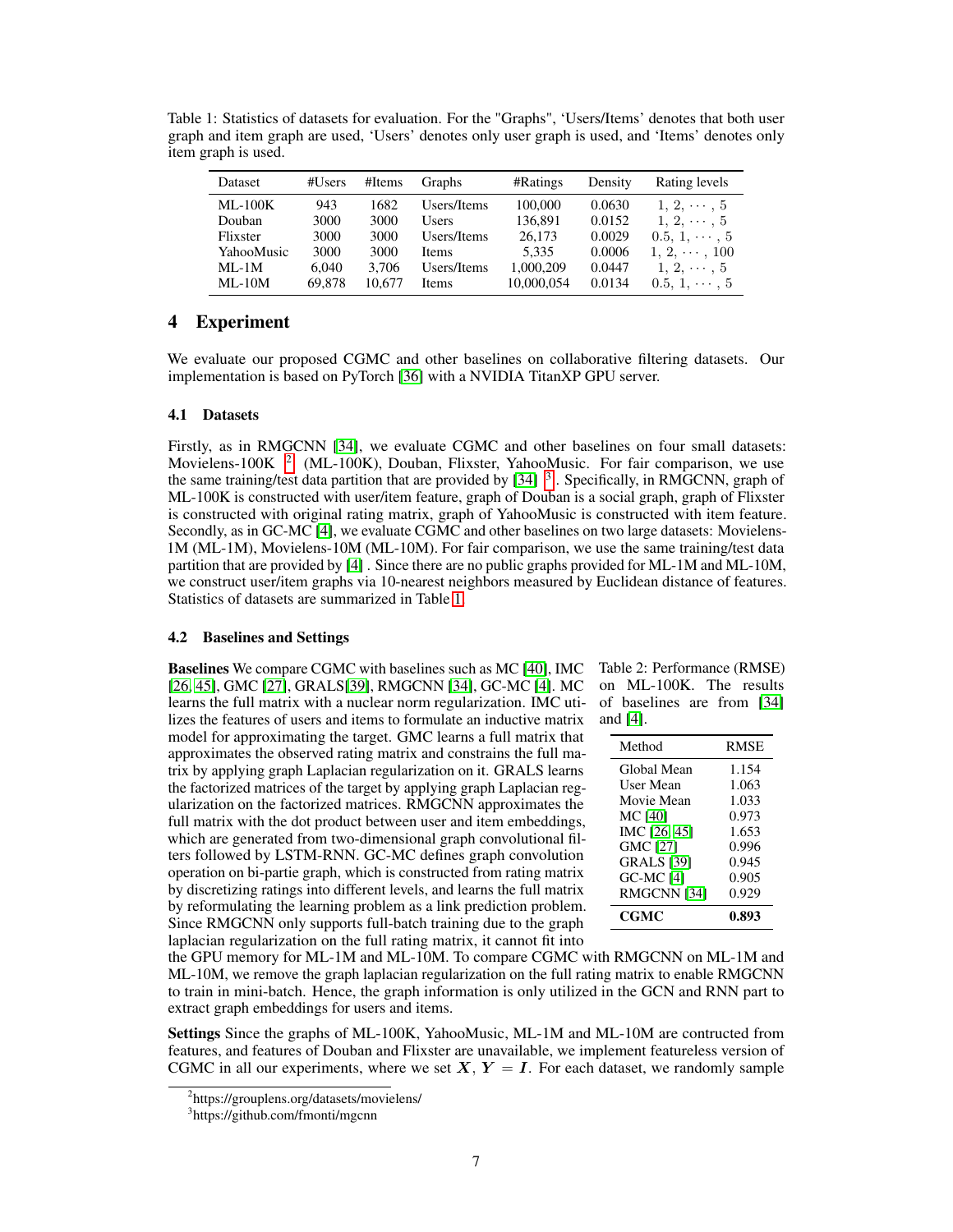instances from training set as validation set that has the same number as test set. We repeat the experiments 5 times and report the mean of results. On all datasets, we adopt a version of single graph convolution layer for CGMC to compare with baselines. The optimization algorithm we use is mini-batch gradient descent with momentum [\[38\]](#page-10-23). The regularization parameter  $\gamma$  is selected from [10<sup>-8</sup>, 10<sup>8</sup>]. We use validation set to tune this hyper-parameter. Other hyper-parameters can refer to the Appendix. As in RMGCNN [\[34\]](#page-10-4), root mean square error (RMSE) is adopted as metric for evaluation. The smaller the RMSE is, the better the performance will be. All methods run with best hyper-parameters tuned with validation set on different datasets. The standard deviation is very small (approximately 0.001 for small datasets, 0001 for large datasets), we omit it in the tables.

## 4.3 Result

The results on ML-100K are reported in Table [2,](#page-6-4) where the results of baselines are from [\[34\]](#page-10-4). Because the training/test data partition of this paper and graphs are exactly the same as that in [\[34\]](#page-10-4), the comparison is fair. From Table [2,](#page-6-4) we can find that our CGMC outperforms all the other baselines, including graph regularization methods and GDLG-based methods, to achieve the best performance.

<span id="page-7-0"></span>Table 3: Performance (RMSE) on Douban, Flixster and YahooMusic. Flixster-U only uses user graph. MC is implemented by ourself. Results of other baselines are from [\[4\]](#page-9-17).

| Method        | Douban | Flixster | Flixster-U | YahooMusic |
|---------------|--------|----------|------------|------------|
| МC            | 0.845  | 1.533    | 1.534      | 52.0       |
| <b>GRALS</b>  | 0.833  | 1.313    | 1.243      | 38.0       |
| GC-MC         | 0.734  | 0.917    | 0.941      | 20.5       |
| <b>RMGCNN</b> | 0.801  | 1.179    | 0.926      | 22.4       |
| <b>CGMC</b>   | 0.728  | 0.878    | 0.900      | 18.9       |

The results on Douban, Flixster and YahooMusic are reported in Table [3.](#page-7-0) Once again, we can find that CGMC outperforms other state-of-the-art baselines to achieve the best performance.

The results on ML-1M and ML-10M are reported in Table [4.](#page-7-1) For fair comparision, we set batchsize to be the same for all baselines. GC-MC is trained with the code provided by the corresponding authors. RMGCNN is implemented according to the code provided by the corresponding authors. We can find that CGMC outperforms other baselines in terms of both accuracy and speed, and it just verifies the scalability of CGMC.

<span id="page-7-1"></span>Table 4: Performance (RMSE) on ML-1M and ML-10M. ML-1M and ML-10M have five train/test splits, the mean RMSE on the five splits are reported. Numbers in  $(\cdot)$  denote the training time per epoch.

| Method                 | $MI - 1M$                    | $ML-10M$                      |
|------------------------|------------------------------|-------------------------------|
| GC-MC<br><b>RMGCNN</b> | 0.8318(202s)<br>0.8653(212s) | 0.7772(3116s)<br>0.8329(508s) |
| <b>CGMC</b>            | 0.8275(7s)                   | 0.7754(43s)                   |

#### 4.4 Effect of Fully-Connected Layer

To demonstrate the effectiveness of the fully-connected layer in GCN proposed by us, we remove the fully-connected layer after CGE. The CGMC variant without fully connected layer is denoted as CGMC-0, and CGMC is with fully-connected layer. We compare CGMC-0 to CGMC under the conditions where GCN grows from 1 layer to 4 layers.

The results are shown in Table [5.](#page-7-2) From Table [5,](#page-7-2) we can observe that with different number of layers for GCN, the improvements of CGMC over CGMC-0 are significant. These results verify the effectiveness of the fully-connected layer in CGMC.

<span id="page-7-2"></span>Table 5: The influence of the fully-connected layer. CGMC-0 denotes CGMC without fully connected layer, and CGMC denotes CGMC with fully connected layer.

| Method                 | $ML-100K$   | Douban      | Flixster    | YahooMusic |
|------------------------|-------------|-------------|-------------|------------|
| CGMC-0/CGMC (1 layer)  | 0.957/0.893 | 0.958/0.728 | 1.083/0.878 | 37.0/18.9  |
| CGMC-0/CGMC (2 layers) | 0.906/0.897 | 0.742/0.735 | 0.902/0.880 | 36.8/19.6  |
| CGMC-0/CGMC (3 layers) | 0.913/0.906 | 0.757/0.740 | 0.910/0.880 | 36.8/19.8  |
| CGMC-0/CGMC (4 layers) | 0.917/0.904 | 0.765/0.746 | 0.921/0.886 | 36.8/19.9  |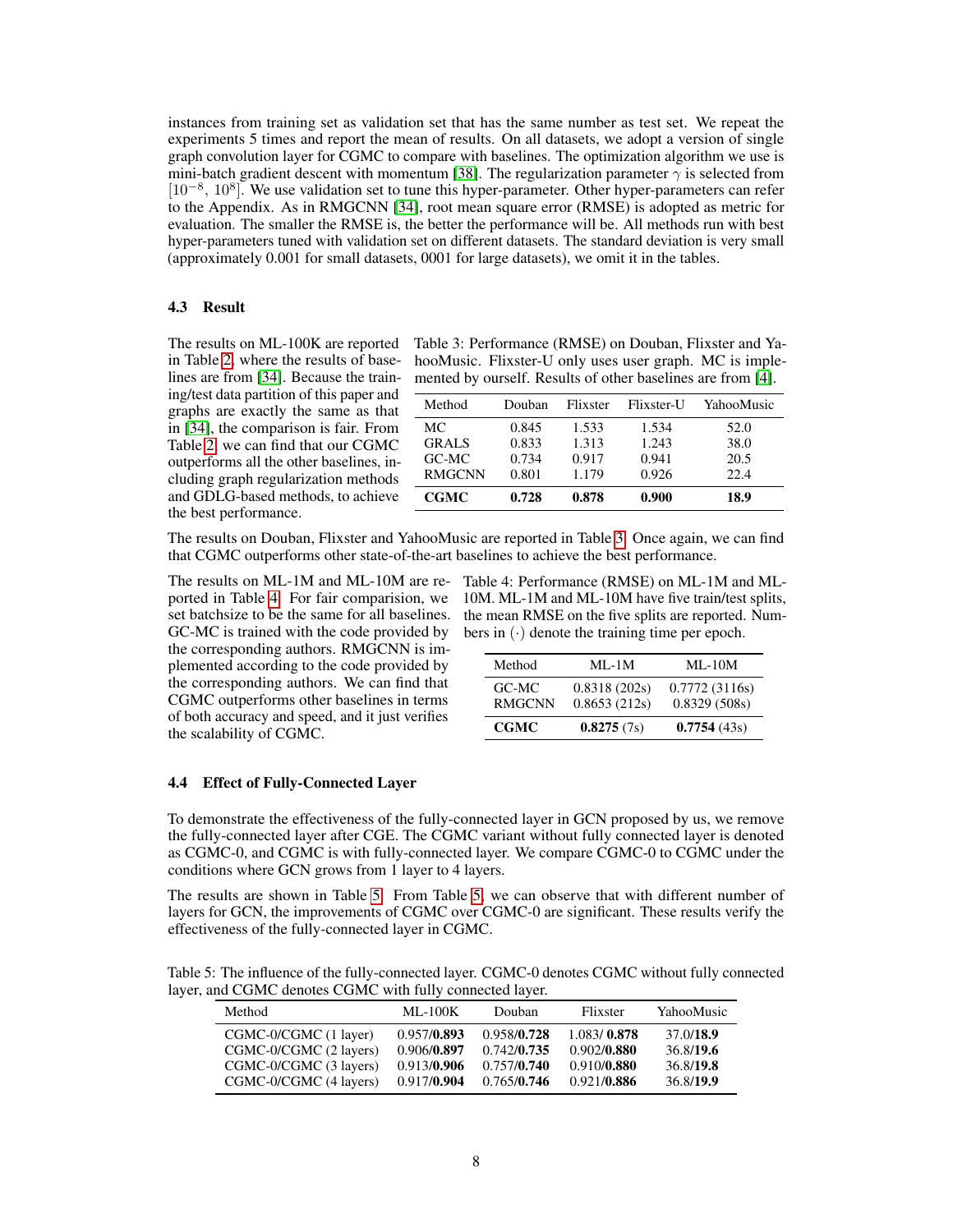#### 4.5 Effect of Weighted Policy in GCN

To demonstrate the effectiveness of the weighted policy proposed in our newly designed GCN, we replace our GCN in CGMC by the GCN-kw [\[28\]](#page-10-22) [4](#page-8-1) . The resulting model is denoted as GMC-GCN-kw. We design two variants of GMC-GCN-kw. GMC-GCN-kw denotes the variant of our CGMC by only replacing our GCN by GCN-kw, with all other parts fixed. It means that GMC-GCN-kw also includes a fully connected layer which is proposed by us. GMC-GCN-kw-0 denotes a variant of GMC-GCN-kw without the fully connected layer.

The results are reported in Table [5.](#page-7-2) We can observe that CGMC performs better than GMC-GCN-kw on all datasets. The results show the effectiveness of adopting weighted policy to control the contribution between self-connections and neighbors for graph embeddings. Compared with GMC-GCN-kw-0, the performance improvement of GMC-GCN-kw once again verifies the effectiveness of the fully connected layer proposed by us.

| Method                  | $ML-100K$ | Douban | Flixster | Flixster-U | YahooMusic |
|-------------------------|-----------|--------|----------|------------|------------|
| GMC-GCN-kw-0 (1 layer)  | 1.088     | 1.709  | 1.528    | 1.581      | 34.6       |
| GMC-GCN-kw-0 (2 layers) | 1.049     | 0.755  | 0.925    | 1.112      | 34.4       |
| GMC-GCN-kw-0 (3 layers) | 1.076     | 0.773  | 0.972    | 1.158      | 34.5       |
| GMC-GCN-kw-0 (4 layers) | 1.082     | 0.779  | 1.005    | 1.157      | 34.5       |
| GMC-GCN-kw              | 1.010     | 0.737  | 0.889    | 0.937      | 19.9       |
| <b>CGMC</b>             | 0.893     | 0.728  | 0.875    | 0.900      | 18.9       |

Table 6: The influence of our weighted policy in the GCN of CGMC.

#### 4.6 Sensitivity to Hyper-parameters

In CGMC,  $\gamma$  and embedding dimension d are two important hyper-parameters. Here, we study the sensitivity of  $\gamma$  on Flixster and YahooMusic, and the sensitivity of embedding dimension d on two large datasets.

The results are presented in Figure [1](#page-8-2) and [2.](#page-8-2) With respect to  $\gamma$ , we can see that CGMC behaves well in a wide range of  $\gamma$ , such as  $\gamma \in [10^{-4}, 1.0]$ . As for embedding dimension d, we train GC-MC with the code provided by the corresponding authors. We can find that CGMC behaves stably on different dimensions and achieves promising results even on low dimension. Moreover, CGMC outperforms the state-of-the-art methods, RMGCNN and GC-MC, on different dimensions.

<span id="page-8-2"></span>

Figure 1: Sensitivity to  $\gamma$ .

Figure 2: Effect of embedding dimension d.

## <span id="page-8-0"></span>5 Conclusion

In this paper, we propose a novel geometric matrix completion (GMC) method, called convolutional geometric matrix completion (CGMC), for recommender systems with relationship (link) graphs among users/items. To the best of our knowledge, CGMC is the first work to show that pure graph convolutional network (GCN) based methods can achieve the state-of-the-art performance for GMC, as long as a proper GCN is designed and a fully connected layer is adopted for space compatibility. Experimental results on four real datasets show that CGMC can outperform other state-of-the-art baselines, including the RMGCNN [\[34\]](#page-10-4) which is a combination of GCN and RNN.

<span id="page-8-1"></span><sup>&</sup>lt;sup>4</sup>GCN-kw is not proposed for GMC, we adapt it for GMC here.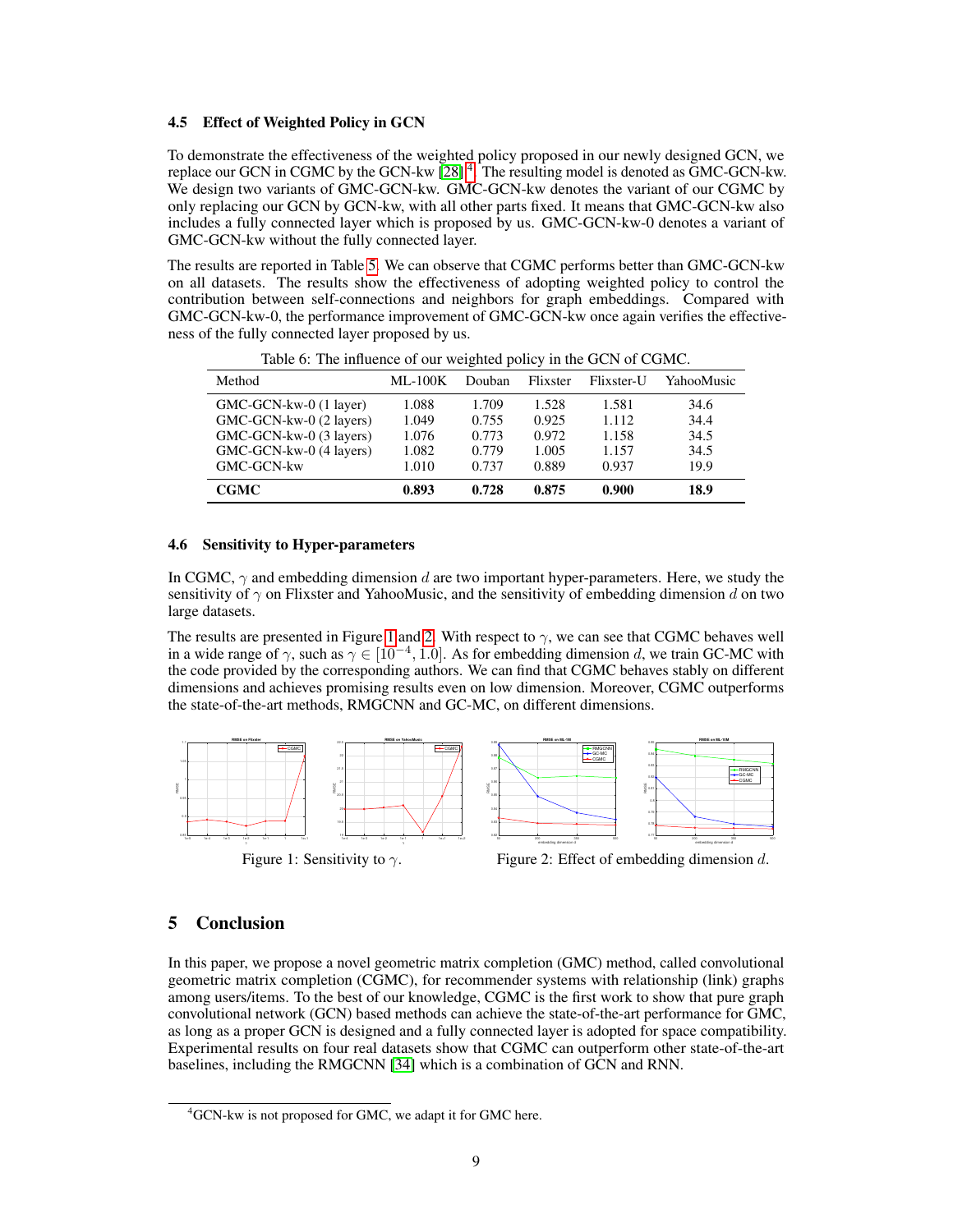## References

- <span id="page-9-16"></span>[1] S. Abu-El-Haija, B. Perozzi, A. Kapoor, H. Harutyunyan, N. Alipourfard, K. Lerman, G. V. Steeg, and A. Galstyan. Mixhop: higher-order graph convolutional architectures via sparsified neighborhood mixing. In *International Conference on Machine Learning*, 2019.
- <span id="page-9-7"></span>[2] M. Belkin and P. Niyogi. Laplacian eigenmaps and spectral techniques for embedding and clustering. In *Neural Information Processing Systems*, 2001.
- <span id="page-9-8"></span>[3] M. Belkin and P. Niyogi. Laplacian eigenmaps for dimensionality reduction and data representation. *Neural Computation*, 15(6):1373–1396, 2003.
- <span id="page-9-17"></span>[4] R. V. D. Berg, T. N. Kipf, and M. Welling. Graph convolutional matrix completion. *CoRR*, abs/1706.02263, 2017.
- <span id="page-9-0"></span>[5] J. Breese, D. Heckerman, and C. Kadie. Empirical analysis of predictive algorithms for collaborative filtering. In *Conference on Uncertainty in Artificial Intelligence*, 1998.
- <span id="page-9-14"></span>[6] M. M. Bronstein, J. Bruna, Y. LeCun, A. Szlam, and P. Vandergheynst. Geometric deep learning: going beyond euclidean data. *IEEE Signal Processing Magazine*, 34(4):18–42, 2017.
- <span id="page-9-10"></span>[7] J. Bruna, W. Zaremba, A. Szlam, and Y. LeCun. Spectral networks and locally connected networks on graphs. In *International Conference on Learning Representations*, 2014.
- <span id="page-9-1"></span>[8] R. D. Burke. Hybrid recommender systems: survey and experiments. *User Modeling and User-Adapted Interaction*, 12(4):331–370, 2002.
- <span id="page-9-3"></span>[9] R. S. Cabral, F. Torre, J. P. Costeira, and A. Bernardino. Unifying nuclear norm and bilinear factorization approaches for low-rank matrix decomposition. In *IEEE International Conference on Computer Vision*, 2013.
- <span id="page-9-6"></span>[10] D. Cai, X. He, J. Han, and T. S. Huang. Graph regularized nonnegative matrix factorization for data representation. *IEEE Transactions on Pattern Analysis and Machine Intelligence*, 33(8):1548–1560, 2011.
- <span id="page-9-18"></span>[11] J. Cai, E. J. Candès, and Z. Shen. A singular value thresholding algorithm for matrix completion. *SIAM Journal on Optimization*, 20(4):1956–1982, 2010.
- <span id="page-9-2"></span>[12] E. J. Candès and B. Recht. Exact matrix completion via convex optimization. *Foundations of Computational Mathematics*, 9(6):717–772, 2009.
- <span id="page-9-15"></span>[13] J. Chen, J. Zhu, and L. Song. Stochastic training of graph convolutional networks with variance reduction. In *International Conference on Machine Learning*, 2018.
- <span id="page-9-4"></span>[14] Y. Chi, Y. M. Lu, and Y. Chen. Nonconvex optimization meets low-rank matrix factorization: an overview. *CoRR*, abs/1809.09573, 2018.
- <span id="page-9-21"></span>[15] F. R. K. Chung. *Spectral graph theory*. American Mathematical Society, 1997.
- <span id="page-9-11"></span>[16] M. Defferrard, X. Bresson, and P. Vandergheynst. Convolutional neural networks on graphs with fast localized spectral filtering. In *Neural Information Processing Systems*, 2016.
- <span id="page-9-19"></span>[17] H. Gao, Z. Wang, and S. Ji. Large-scale learnable graph convolutional networks. In *ACM SIGKDD International Conference on Knowledge Discovery and Data Mining*, 2018.
- <span id="page-9-5"></span>[18] M. Ghassemi, A. D. Sarwate, and N. Goela. Global optimality in inductive matrix completion. In *IEEE International Conference on Acoustics, Speech and Signal Processing*, 2018.
- <span id="page-9-12"></span>[19] J. Gilmer, S. S. Schoenholz, P. F. Riley, O. Vinyals, and G. E. Dahl. Neural message passing for quantum chemistry. In *International Conference on Machine Learning*, 2017.
- <span id="page-9-9"></span>[20] M. Gori, G. Monfardini, and F. Scarselli. A new model for learning in graph domains. In *IEEE International Joint Conference on Neural Networks*, 2005.
- <span id="page-9-13"></span>[21] W. L. Hamilton, Z. Ying, and J. Leskovec. Inductive representation learning on large graphs. In *Neural Information Processing Systems*, 2017.
- <span id="page-9-20"></span>[22] D. K. Hammond, P. Vandergheynst, and R. Gribonval. Wavelets on graphs via spectral graph theory. *Applied and Computational Harmonic Analysis*, 30(2):129–150, 2011.